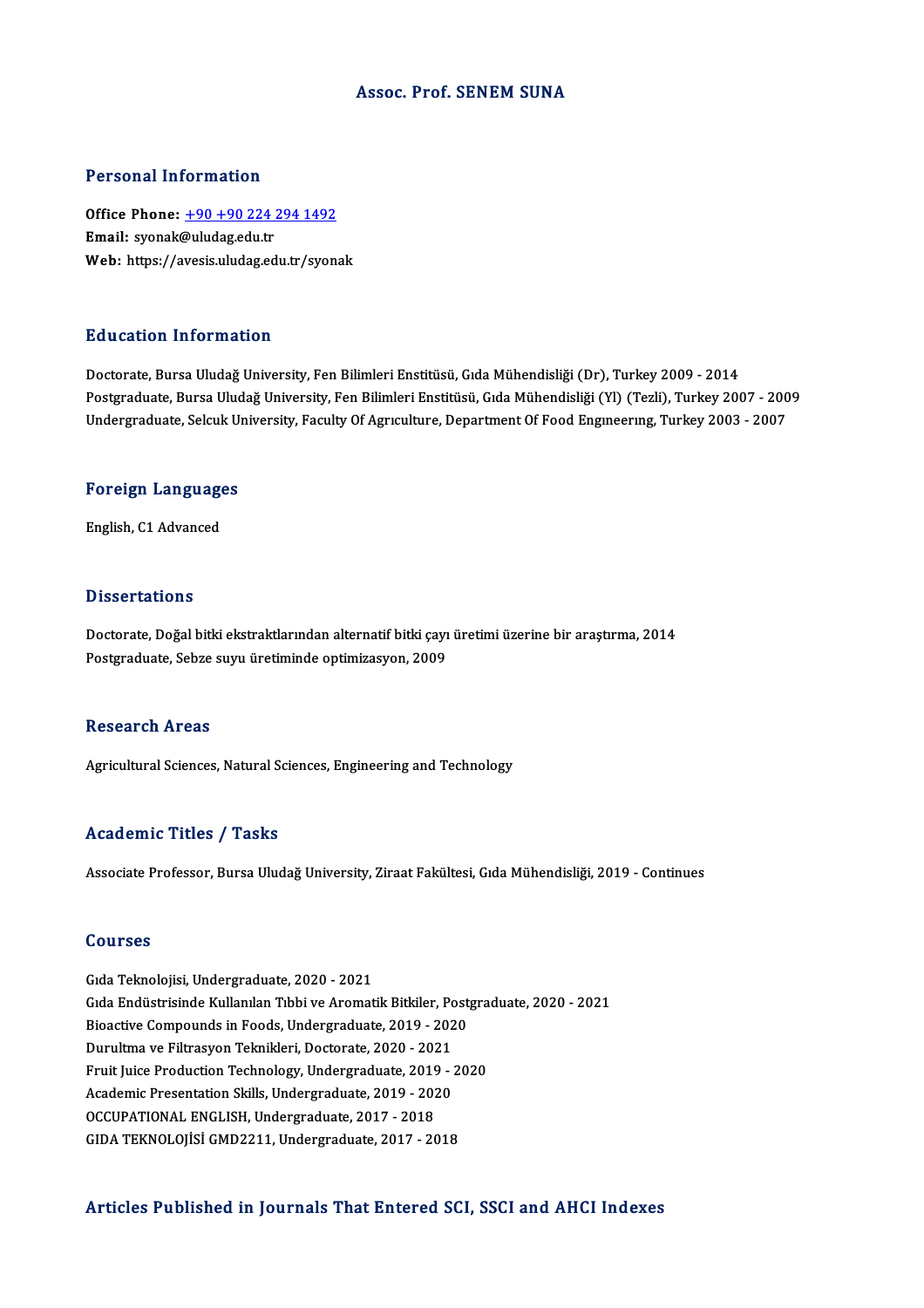I. Effects of different pretreatments on the physicochemical characteristics and quality criteria of Effects of different pretreatments on the physicochemical characte:<br>chestnut (Castanea sativa Mill.) pickle: A new value-added product Effects of different pretreatments<br>chestnut (Castanea sativa Mill.) pic<br>SUNA S., Avsar B., Kocer S., ÇOPUR Ö. U.<br>JOUPNAL OF FOOD PROCESSING AND R chestnut (Castanea sativa Mill.) pickle: A new value-added product<br>SUNA S., Avsar B., Kocer S., ÇOPUR Ö. U.<br>JOURNAL OF FOOD PROCESSING AND PRESERVATION, vol.45, 2021 (Journal Indexed in SCI)<br>Effect of High Enustage Corn Si SUNA S., Avsar B., Kocer S., ÇOPUR Ö. U.<br>JOURNAL OF FOOD PROCESSING AND PRESERVATION, vol.45, 2021 (Journal Indexed in SCI)<br>II. Effect of High Fructose Corn Sirup on Pancreatic Ductal Adenocarcinoma Induced by Dimethyl<br>Ben JOURNAL OF FOOD PROCESSING AN<br>Effect of High Fructose Corn Sin<br>Benzantracene (DMBA) in Rats<br>Özen Sinir C, Inan S, Suna S, Tame Özcan Sinir G., Inan S., Suna S., Tamer C. E. , Akgül M. B. , Bagdas D., Sönmez G., Evrensel T., Kaya E., Sarandöl E., et<br>al. **Be**<br>Öz<br>al Özcan Sinir G., Inan S., Suna S., Tamer C. E. , Akgül M. B. , Bagdas D., Sönmez G., Evrensel T., Kaya E., Sarandöl E., et<br>al.<br>NUTRITION AND CANCER-AN INTERNATIONAL JOURNAL, vol.73, no.2, pp.339-349, 2021 (Journal Indexed i al.<br>NUTRITION AND CANCER-AN INTERNATIONAL JOURNAL, vol.73, no.2, pp.339-349, 2021 (Journal Indexed<br>III. Evaluation of bioaccessibility and functional properties of kombucha beverages fortified with<br>different medicinal NUTRITION AND CANCER-AN INTERN.<br>Evaluation of bioaccessibility and<br>different medicinal plant extracts<br>Tamor C.E., Tamol S.C., Suna S. Karal Evaluation of bioaccessibility and functional properties of kombucha beverages<br>different medicinal plant extracts<br>Tamer C. E. , Temel Ș. G. , Suna S., Karabacak A., Ozcan T., Ersan L. Y. , Kaya B. T. , Copur Ö. U.<br>TURKISH different medicinal plant extracts<br>Tamer C. E. , Temel Ş. G. , Suna S., Karabacak A., Ozcan T., Ersan L. Y. , Kaya B. T. , Copur Ö. U.<br>TURKISH JOURNAL OF AGRICULTURE AND FORESTRY, vol.45, no.1, pp.13-32, 2021 (Journal Inde Tamer C. E. , Temel Ş. G. , Suna S., Karabacak A., Ozcan T., Ersan L. Y. , Kaya B. T. , Copur Ö. U.<br>TURKISH JOURNAL OF AGRICULTURE AND FORESTRY, vol.45, no.1, pp.13-32, 2021 (Journal Indexed in S<br>IV. DRYING CHARACTERISTICS TURKISH JOURNAL OF AGRICU<br>DRYING CHARACTERISTICS<br>PUMPKIN FRUIT LEATHER<br>Karabasak A O - SUNA S - Dars DRYING CHARACTERISTICS, MINERAL CON<br>PUMPKIN FRUIT LEATHER<br>Karabacak A. O. , SUNA S., Dorak S., ÇOPUR Ö. U.<br>LATIN AMERICAN APRI JED RESEARCH .vol51 . PUMPKIN FRUIT LEATHER<br>Karabacak A. O. , SUNA S., Dorak S., ÇOPUR Ö. U.<br>LATIN AMERICAN APPLIED RESEARCH, vol.51, no.3, pp.193-201, 2021 (Journal Indexed in SCI)<br>Investigations of some quality persmaters and mathematical mod Karabacak A. O. , SUNA S., Dorak S., ÇOPUR Ö. U.<br>LATIN AMERICAN APPLIED RESEARCH, vol.51, no.3, pp.193-201, 2021 (Journal Indexed in SCI)<br>V. Investigations of some quality parameters and mathematical modeling of dried func LATIN AMERICAN APPLIED RESEARCH, vol.51, no.3, p<br>Investigations of some quality parameters and i<br>Halil T., TAMER C. E. , SUNA S., ÖZKAN KARABACAK A.<br>HEAT AND MASS TRANSEED .vol.56 no.4 nn.1000 11 Investigations of some quality parameters and mathematical modeling of drie<br>Halil T., TAMER C. E. , SUNA S., ÖZKAN KARABACAK A.<br>HEAT AND MASS TRANSFER, vol.56, no.4, pp.1099-1115, 2020 (Journal Indexed in SCI)<br>Effects of b Halil T., TAMER C. E. , SUNA S., ÖZKAN KARABACAK A.<br>HEAT AND MASS TRANSFER, vol.56, no.4, pp.1099-1115, 2020 (Journal Indexed in SCI)<br>VI. Effects of hot air, microwave and vacuum drying on drying characteristics and in vit HEAT AND MASS TRANSFER, vol.56, no.4, pp.1099-11<br>Effects of hot air, microwave and vacuum dryin<br>bioaccessibility of medlar fruit leather (pestil)<br>SINA S Effects<br>bioacce<br>SUNA S.<br>EOOD SC bioaccessibility of medlar fruit leather (pestil)<br>SUNA S.<br>FOOD SCIENCE AND BIOTECHNOLOGY, vol.28, no.5, pp.1465-1474, 2019 (Journal Indexed in SCI)<br>Investigation of duving kinetics and physicoshemical properties of mulheru SUNA S.<br>FOOD SCIENCE AND BIOTECHNOLOGY, vol.28, no.5, pp.1465-1474, 2019 (Journal Indexed in SCI)<br>VII. Investigation of drying kinetics and physicochemical properties of mulberry leather (pestil) dried<br>with different metho FOOD SCIENCE AND BIOTH<br>Investigation of drying<br>with different methods<br>SINA S. ÖZKAN KARARAC **Investigation of drying kinet<br>with different methods<br>SUNA S., ÖZKAN KARABACAK A.<br>JOUPNAL OF FOOD PROCESSING** with different methods<br>SUNA S., ÖZKAN KARABACAK A.<br>JOURNAL OF FOOD PROCESSING AND PRESERVATION, vol.43, no.8, 2019 (Journal Indexed in SCI) SUNA S., ÖZKAN KARABACAK A.<br>JOURNAL OF FOOD PROCESSING AND PRESERVATION, vol.43, no.8, 2019 (Journal Indexed in SCI)<br>VIII. TRENDS AND POSSIBILITIES OF THE USAGE OF MEDICINAL HERBAL EXTRACTS IN BEVERAGE<br>PRODUCTION **JOURNAL OF FO<br>TRENDS AND<br>PRODUCTION<br>SUNA S. TAMER** TRENDS AND POSSIBILITIES OF TI<br>PRODUCTION<br>SUNA S., TAMER C. E. , ÖZCAN SİNİR G.<br>NATUPAL PEVERACES vol 12. nn 261 PRODUCTION<br>SUNA S., TAMER C. E. , ÖZCAN SİNİR G.<br>NATURAL BEVERAGES, vol.13, pp.361-398, 2019 (Journal Indexed in SCI) SUNA S., TAMER C. E. , ÖZCAN SİNİR G.<br>NATURAL BEVERAGES, vol.13, pp.361-398, 2019 (Journal Indexed in SCI)<br>IX. LEMON VERBENA (LIPPIA CITRIODORA KUNTH) BEVERAGES: PHYSICOCHEMICAL PROPERTIES,<br>CONTENTS OF TOTAL PHENOLICS AND NATURAL BEVERAGES, vol.13, pp.361-398, 2019 (Journal Indexed in SCI)<br>LEMON VERBENA (LIPPIA CITRIODORA KUNTH) BEVERAGES: PHYSICOCHEMICAL PROPERTIES<br>CONTENTS OF TOTAL PHENOLICS AND MINERALS, AND BIOACCESSIBILITY OF ANTIOXIDA Suna S., Incedayi B., Tamer C. E. , Ozcan-Sinir G., Copur Ö. U.<br>ITALIAN JOURNAL OF FOOD SCIENCE, vol.31, no.1, pp.40-53, 2019 (Journal Indexed in SCI) CONTENTS OF TOTAL PHENOLICS AND MINERALS, AND BIOACCESSIBILITY OF ANTIOXIDANTS X. A NewApproach: Replacement and Alternative Foods for Food Industry SUNAS.,ÇOPURÖ.U. A New Approach: Replacement and Alternative Foods for Food Industry<br>SUNA S., ÇOPUR Ö. U.<br>ALTERNATIVE AND REPLACEMENT FOODS, vol.17, pp.1-30, 2018 (Journal Indexed in SCI)<br>Effects of lang term consumption of high frustess s XI. Effects of long-term consumption of high fructose corn syrup containing peach nectar on body weight gain in sprague dawley rats ALTERNATIVE AND REPLACEMENT FOOT<br>Effects of long-term consumption of<br>weight gain in sprague dawley rats<br>ÖZCAN S<sup>tNip</sup> C. SUNA S. Jpan S. Bagdas Effects of long-term consumption of high fructose corn syrup containing peach nectar on body<br>weight gain in sprague dawley rats<br>ÖZCAN SİNİR G., SUNA S., Inan S., Bagdas D., TAMER C. E. , ÇOPUR Ö. U. , SIĞIRLI D., SARANDÖL **weight gain in<br>ÖZCAN SİNİR C<br>ERCAN İ., et al.**<br>EQOD SCIENCE ÖZCAN SİNİR G., SUNA S., Inan S., Bagdas D., TAMER C. E. , ÇOPUR Ö. U. , SIĞIRLI D., SARANDO<br>ERCAN İ., et al.<br>FOOD SCIENCE AND TECHNOLOGY, vol.37, no.2, pp.337-343, 2017 (Journal Indexed in SCI)<br>A study of fortification of ERCAN İ., et al.<br>FOOD SCIENCE AND TECHNOLOGY, vol.37, no.2, pp.337-343, 201<br>XII. A study of fortification of lemonade with herbal extracts<br>TAMER C. E., Yekeler F. Z., ÇOPUR Ö. U., İNCEDAYI B., SUNA S. FOOD SCIENCE AND TECHNOLOGY, vol.37, no.2, pp.337-343, 2017 (Journal Indexed in SCI) A study of fortification of lemonade with herbal extracts<br>TAMER C. E. , Yekeler F. Z. , ÇOPUR Ö. U. , İNCEDAYI B., SUNA S.<br>FOOD SCIENCE AND TECHNOLOGY, vol.37, no.1, pp.45-51, 2017 (Journal Indexed in SCI)<br>Impect of differ TAMER C. E. , Yekeler F. Z. , ÇOPUR Ö. U. , İNCEDAYI B., SUNA S.<br>FOOD SCIENCE AND TECHNOLOGY, vol.37, no.1, pp.45-51, 2017 (Journal Indexed in SCI)<br>XIII. Impact of different drying parameters on color, beta-carotene, antio FOOD SCIENCE AND TECHNOLOGY<br>Impact of different drying para<br>apricot (Prunus armeniaca L.)<br>INCEDAVI P. TAMER C.E., ÖZCAN Impact of different drying parameters on color, beta-card<br>apricot (Prunus armeniaca L.)<br>İNCEDAYI B., TAMER C. E. , ÖZCAN SİNİR G., SUNA S., ÇOPUR Ö. U.<br>FOOD SCIENCE AND TECUNOLOCY .val 26 no.1 nn 171 179 201 apricot (Prunus armeniaca L.)<br>İNCEDAYI B., TAMER C. E. , ÖZCAN SİNİR G., SUNA S., ÇOPUR Ö. U.<br>FOOD SCIENCE AND TECHNOLOGY, vol.36, no.1, pp.171-178, 2016 (Journal Indexed in SCI)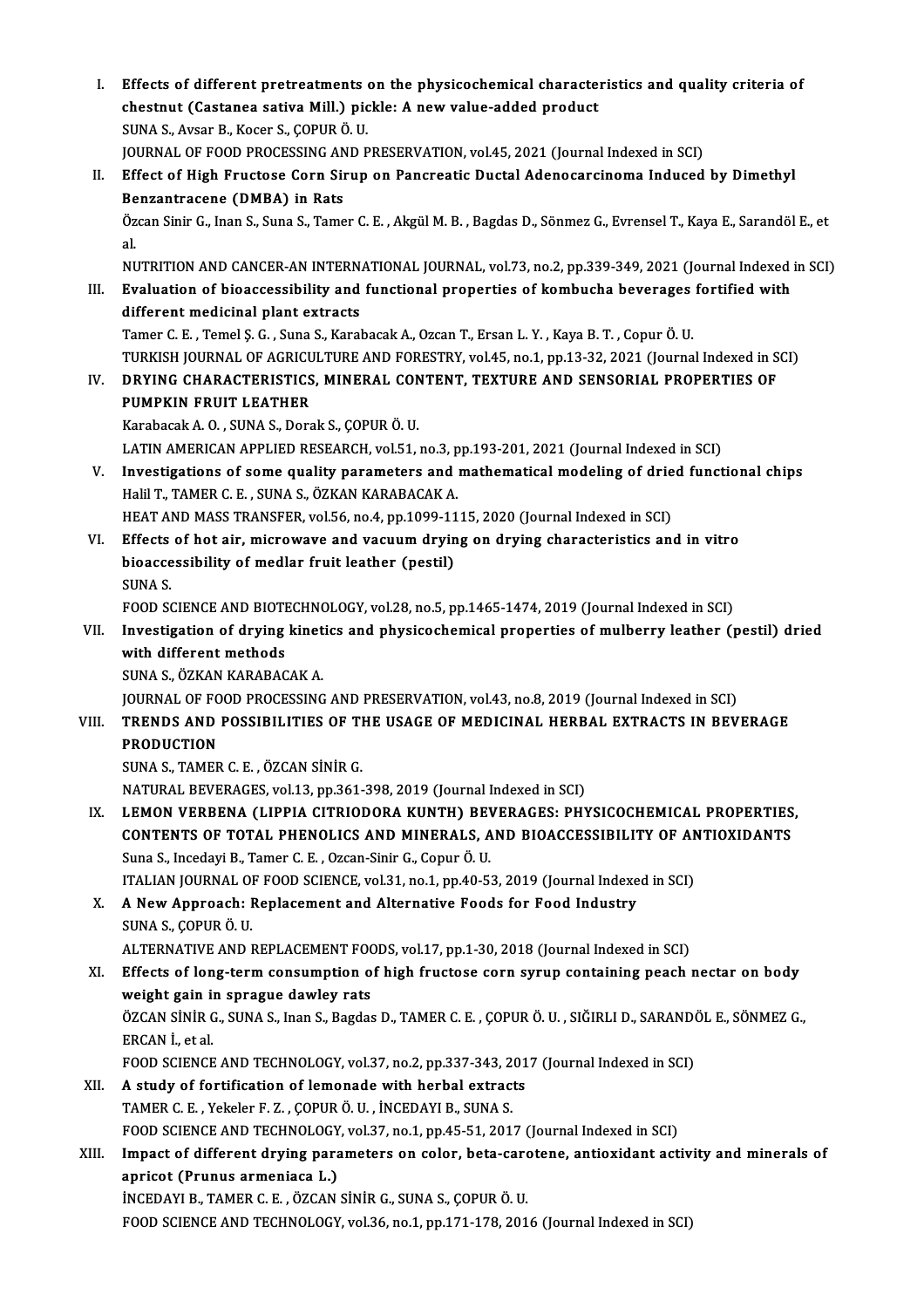XIV. Physical and Chemical Properties of Pekmez (Molasses) Produced with Different Grape Cultivars<br>THIPKREN G. SUNA S. Jok G. UVI ASER V. Domin G Physical and Chemical Properties of Pekmez<br>TÜRKBEN C., SUNA S., Izli G., UYLAŞER V., Demir C.<br>JOUPNAL OF ACRICULTURAL SCIENCES TARIM BL Physical and Chemical Properties of Pekmez (Molasses) Produced with Different Grape Cultivar<br>TÜRKBEN C., SUNA S., Izli G., UYLAŞER V., Demir C.<br>JOURNAL OF AGRICULTURAL SCIENCES-TARIM BILIMLERI DERGISI, vol.22, no.3, pp.339 TÜRKBEN C., SUNA S., Izli G., UYLAŞER V., Demir C.<br>JOURNAL OF AGRICULTURAL SCIENCES-TARIM BILIMLERI DERGISI, vol.22, no.3, pp.339-348, 2016 (Journal<br>Indexed in SCI) JOURNAL OF AGRICULTURAL SCIENCES-TARIM BILIMLERI DERGISI, vol.22, no.3, pp.339-348, 2016<br>Indexed in SCI)<br>XV. Impact of drying methods on physicochemical and sensory properties of apricot pestil<br>SUNA S. TAMER C.E. INCEDAVI Indexed in SCI)<br>Impact of drying methods on physicochemical and sensor<br>SUNA S., TAMER C. E. , İNCEDAYI B., ÖZCAN SİNİR G., ÇOPUR Ö. U.<br>INDIAN IQUPNAL OF TRADITIONAL KNOWLEDCE vel 13 no.1 n Impact of drying methods on physicochemical and sensory properties of apricot pestil<br>SUNA S., TAMER C. E. , İNCEDAYI B., ÖZCAN SİNİR G., ÇOPUR Ö. U.<br>INDIAN JOURNAL OF TRADITIONAL KNOWLEDGE, vol.13, no.1, pp.47-55, 2014 (Jo SUNA S., TAMER C. E. , INCEDAYI B., ÖZCAN SINIR G., ÇOPUR Ö. U.<br>INDIAN JOURNAL OF TRADITIONAL KNOWLEDGE, vol.13, no.1, pp.47-55,<br>XVI. Impact of innovative technologies on fruit and vegetable quality<br>Suna S., Tamer C. E., S INDIAN JOURNAL OF TRADIT<br>Impact of innovative tech<br>Suna S., Tamer C. E. , Sayin L.<br>PULCARIAN CHEMICAL COM Impact of innovative technologies on fruit and vegetable quality<br>Suna S., Tamer C. E. , Sayin L.<br>BULGARIAN CHEMICAL COMMUNICATIONS, vol.46, pp.131-136, 2014 (Journal Indexed in SCI)<br>Hee of sunoneritical CO2 in food industr Suna S., Tamer C. E., Sayin L.<br>BULGARIAN CHEMICAL COMMUNICATIONS, vo<br>XVII. Use of supercritical CO2 in food industry<br>Incedevi B. Suna S. Copyr Ö. U. BULGARIAN CHEMICAL COMMI<br>Use of supercritical CO2 in f<br>Incedayi B., Suna S., Copur Ö. U.<br>PULCARIAN CHEMICAL COMMI Use of supercritical CO2 in food industry<br>Incedayi B., Suna S., Copur Ö. U.<br>BULGARIAN CHEMICAL COMMUNICATIONS, vol.46, pp.126-130, 2014 (Journal Indexed in SCI) Incedayi B., Suna S., Copur Ö. U.<br>BULGARIAN CHEMICAL COMMUNICATIONS, vol.46, pp.1<br>XVIII. Nano-spray drying applications in food industry BULGARIAN CHEMICAL COI<br>Nano-spray drying appli<br>Suna S., Sinir G., Copur Ö. U.<br>PULCARIAN CHEMICAL COI Suna S., Sinir G., Copur Ö. U.<br>BULGARIAN CHEMICAL COMMUNICATIONS, vol.46, pp.137-141, 2014 (Journal Indexed in SCI) Suna S., Sinir G., Copur Ö. U.<br>BULGARIAN CHEMICAL COMMUNICATIONS, vol.46, pp.137-141, 2014 (Journal Indexed in SCI)<br>XIX. Determination of antioxidant activity, total phenolics and mineral contents of some functional<br>ve **BULGARIAN CHE**<br>Determination<br>vegetable juice<br>SUNA S. TAMER ( Determination of antioxidant activity, total<br>vegetable juice<br>SUNA S., TAMER C. E. , ÇOPUR Ö. U. , TURAN M. A.<br>JOUPMAL OF FOOD ACPICULTURE & ENVIRONM vegetable juice<br>SUNA S., TAMER C. E. , ÇOPUR Ö. U. , TURAN M. A.<br>JOURNAL OF FOOD AGRICULTURE & ENVIRONMENT, vol.11, no.2, pp.213-218, 2013 (Journal Indexed in SCI)<br>EEEECTS OF MODIEJED ATMOSPHERE BACKACING ON THE QUALITY OF XX. EFFECTS OF MODIFIED ATMOSPHERE PACKAGING ON THE QUALITY OF MINIMALLY PROCESSED JOURNAL OF FOO<br>EFFECTS OF MC<br>CAULIFLOWER<br>Incedavi P. Suna XX. EFFECTS OF MODIFIED ATMOSPHERE PACKAGING ON THE QUALITY OF MINIMALLY PROCESSED<br>CAULIFLOWER<br>Incedayi B., Suna S. ACTA ALIMENTARIA, vol.41, no.4, pp.401-413, 2012 (Journal Indexed in SCI) XXI. Evaluation of several Quality Criteria of LowCalorie Pumpkin Dessert TAMERC.E. , İNCEDAYIB.,YonelS.P. ,YonakS.,ÇOPURÖ.U. NOTULAE BOTANICAE HORTI AGROBOTANICI CLUJ-NAPOCA, vol.38, no.1, pp.76-80, 2010 (Journal Indexed in SCI)

## Articles Published in Other Journals

I. DETERMINATION OF PHYSICOCHEMICAL AND SENSORY PROPERTIES OF KOMBUCHA BEVERAGE DETERMINATION OF PHYSIC<br>PREPARED WITH SAFFRON<br>SUNA S. Giftsi K. TAMER G. E **DETERMINATION OF PHYS<br>PREPARED WITH SAFFROI<br>SUNA S., Çiftçi K., TAMER C. E.** 

SUNA S., Çiftçi K., TAMER C. E.<br>GIDA, vol.45, no.1, pp.20-30, 2020 (Other Refereed National Journals)

## SUNA S., Çiftçi K., TAMER C. E.<br>GIDA, vol.45, no.1, pp.20-30, 2020 (Other Refereed National Journals)<br>II. BAHARAT EKSTRAKTLARIYLA ZENGİNLEŞTİRİLMİŞ SİRKELİ İÇECEK ÜRETİMİ ÜZERİNE BİR<br>APASTIPMA GIDA, vol.45, n<br>BAHARAT EK<br>ARAŞTIRMA<br>Terelye E. Per BAHARAT EKSTRAKTLARIYLA ZENGİNLEŞTİ<br>ARAŞTIRMA<br>Terakye E., Bayrakdar M. G. , SUNA S., ÇOPUR Ö. U.<br>CIDA / THE JOUPMAL OF FOOD. VOL44 AD 1136 1 ARAŞTIRMA<br>Terakye E., Bayrakdar M. G. , SUNA S., ÇOPUR Ö. U.<br>GIDA / THE JOURNAL OF FOOD, vol.44, pp.1136-1147, 2019 (Refereed Journals of Other Institutions)<br>Antioxident Canasity and Physiseshamisal Chanasteristics of Carb

- I I. Terakye E., Bayrakdar M. G. , SUNA S., ÇOPUR Ö. U.<br>GIDA / THE JOURNAL OF FOOD, vol.44, pp.1136-1147, 2019 (Refereed Journals of Other Institutions)<br>III. Antioxidant Capacity and Physicochemical Characteristics of GIDA / THE JOURNAL OF FOOD, vol.44, pp.1136-1147, 2019 (Ref<br>Antioxidant Capacity and Physicochemical Characteristics<br>SUNA S., ÖZCAN SİNİR G., TAMER C. E. , İNCEDAYI B., ÇOPUR Ö. U.<br>PEVERACES. vol.4, po.2, 2019 (Journal Ind SUNA S., ÖZCAN SİNİR G., TAMER C. E. , İNCEDAYI B., ÇOPUR Ö. U.<br>BEVERAGES, vol.4, no.3, 2018 (Journal Indexed in ESCI) SUNA S., ÖZCAN SİNİR G., TAMER C. E. , İNCEDAYI B., ÇOPUR Ö. U.<br>BEVERAGES, vol.4, no.3, 2018 (Journal Indexed in ESCI)<br>IV. Investigating the Physicochemical Properties and In Vıtro Bioaccessibility of Phenolics And<br>Antioxi
- BEVERAGES, vol.4, no.3, 2018 (Journal Indexed in ESCI)<br>Investigating the Physicochemical Properties and In V<br>Antıoxidant Capacity of Rooibos Herbal Tea Beverage<br>SINA S Investig<br>Antioxi<br>SUNA S.<br>Gida (Th Antioxidant Capacity of Rooibos Herbal Tea Beverage<br>SUNA S.<br>Gida (The Journal of Food), vol.42, no.6, pp.682-692, 2017 (Other Refereed National Journals)

- SUNA S.<br>Gida (The Journal of Food), vol.42, no.6, pp.682-692, 2017 (Other Refereed National Journals)<br>V. Determination of physicochemical properties of mineral enriched Erica arborea herbal tea<br>SUNA S. TAMER C.E., INCERAVI Gıda (The Journal of Food), vol.42, no.6, pp.682-692, 2017 (Othe<br>Determination of physicochemical properties of mineral<br>SUNA S., TAMER C. E. , İNCEDAYI B., ÖZCAN SİNİR G., ÇOPUR Ö. U.<br>The Journal of Agricultural Foculty of Determination of physicochemical properties of mineral enriched Erica arborea herbal tea<br>SUNA S., TAMER C. E. , İNCEDAYI B., ÖZCAN SİNİR G., ÇOPUR Ö. U.<br>The Journal of Agricultural Faculty of Uludag University, vol.30, pp. SUNA S., T<br>The Journ<br>Journals)<br>Determir The Journal of Agricultural Faculty of Uludag University, vol.30, pp.440-444, 2016 (Other Refereed Natio<br>Journals)<br>VI. Determination of Physicochemical Properties of Mineral Enriched Erica arborea Herbal Tea
-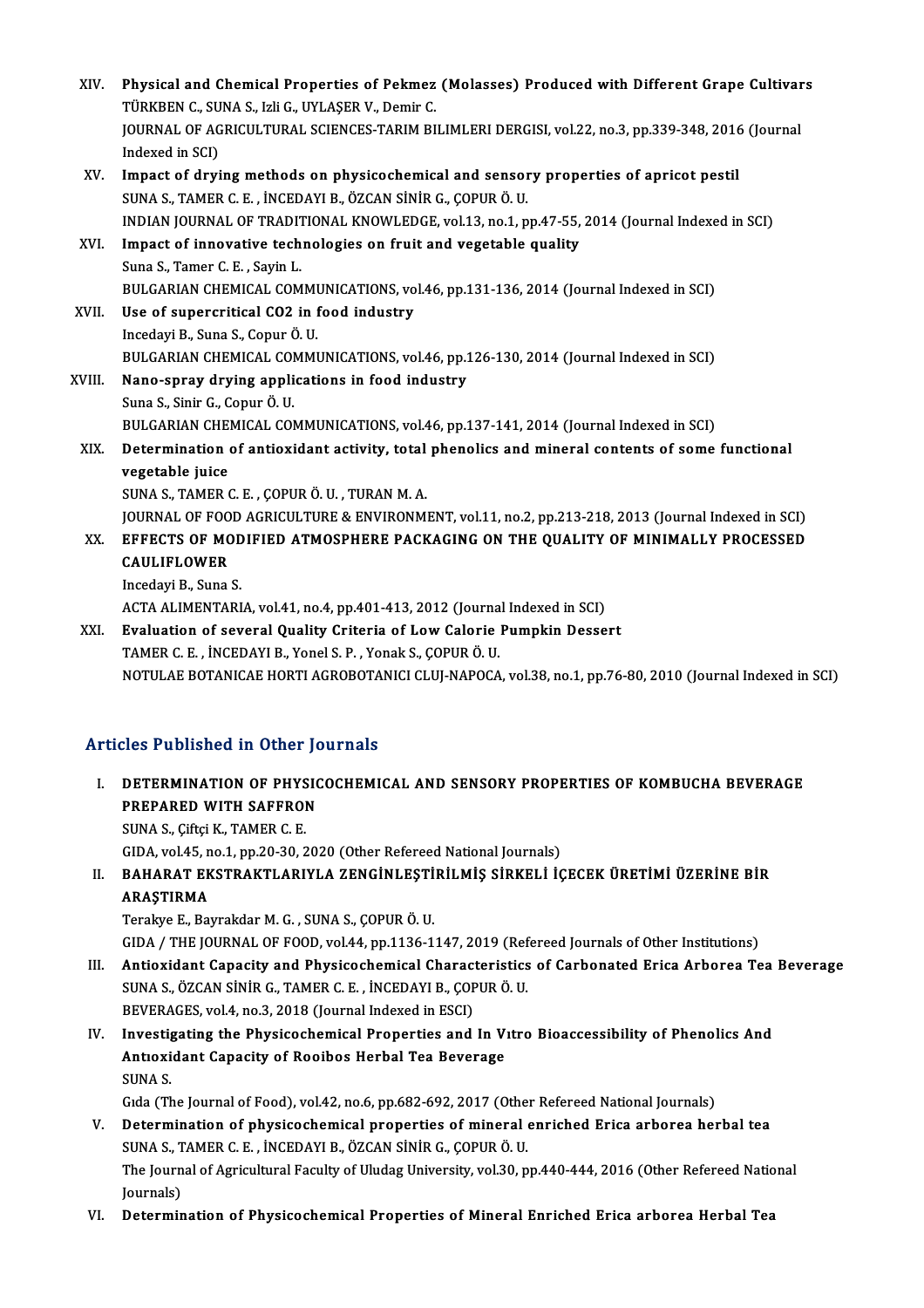Beverage SUNAS.,TAMERC.E. , İNCEDAYIB.,ÖZCANSİNİRG.,ÇOPURÖ.U. The Journal of Agricultural Faculty of Uludag University, vol.30, 2016 (Other Refereed National Journals) SUNA S., TAMER C. E. , İNCEDAYI B., ÖZCAN SİNİR G., ÇOPUR Ö. U.<br>The Journal of Agricultural Faculty of Uludag University, vol.30, 2016 (Other Refereed National Journals)<br>VII. Mikrodalga ve Mikrodalga Destekli Kurutmanı The Journal of A<br>Mikrodalga ve<br>Üzerine Etkisi<br>ÖZKAN KARARA Mikrodalga ve Mikrodalga Destekli Kurutma<br>Üzerine Etkisi<br>ÖZKAN KARABACAK A., ÖZCAN SİNİR G., SUNA S.<br>Uludağ Üniversitesi Ziraat Fakültesi Dergisi, vel 21 <mark>Üzerine Etkisi</mark><br>ÖZKAN KARABACAK A., ÖZCAN SİNİR G., SUNA S.<br>Uludağ Üniversitesi Ziraat Fakültesi Dergisi, vol.29, no.2, pp.125-135, 2015 (Other Refereed National Journals)<br>The Effects of Lasithin and Bolyglycerel Bolygisi ÖZKAN KARABACAK A., ÖZCAN SİNİR G., SUNA S.<br>Uludağ Üniversitesi Ziraat Fakültesi Dergisi, vol.29, no.2, pp.125-135, 2015 (Other Refereed National Journals)<br>VIII. The Effects of Lecithin and Polyglycerol Polyricinoleate Uludağ Ünive<br>The Effects<br>Chocolates<br>Peker B. B. Peker B.B., TAMER C.E., SUNAS., ÇOPURÖ.U. Chocolates<br>Peker B. B. , TAMER C. E. , SUNA S., ÇOPUR Ö. U.<br>Uludağ Üniversitesi Ziraat Fakültesi Dergisi, vol.27, no.2, pp.55-69, 2014 (Refereed Journals of Other Institutions)<br>Hundle Teshnology for Shelf Stable Minimelly Peker B. B. , TAMER C. E. , SUNA S., ÇOPUR Ö. U.<br>Uludağ Üniversitesi Ziraat Fakültesi Dergisi, vol.27, no.2, pp.55-69, 2014 (Refereed<br>IX. Hurdle Technology for Shelf Stable Minimally Processed Potato cv. Agria<br>INCEDAVI B. Uludağ Üniversitesi Ziraat Fakültesi Dergisi, vol.2<br>Hurdle Technology for Shelf Stable Minima<br>İNCEDAYI B., TAMER C. E. , SUNA S., ÇOPUR Ö. U.<br>Uludağ Üniversitesi Ziraat Fakültesi Dergisi vol.2 Hurdle Technology for Shelf Stable Minimally Processed Potato cv. Agria<br>İNCEDAYI B., TAMER C. E. , SUNA S., ÇOPUR Ö. U.<br>Uludağ Üniversitesi Ziraat Fakültesi Dergisi, vol.28, no.1, pp.29-42, 2014 (Other Refereed National Jo İNCEDAYI B., TAMER C. E. , SUNA S., ÇOPUR Ö. U.<br>Uludağ Üniversitesi Ziraat Fakültesi Dergisi, vol.28<br>X. Gıda Alerjisi Reaksiyonları<br>KARAKILIÇ M., SUNA S., TAMER C. E. , ÇOPUR Ö. U. Uludağ Üniversitesi Ziraat Fakültesi Dergisi, vol.28<br>Gıda Alerjisi Reaksiyonları<br>KARAKILIÇ M., SUNA S., TAMER C. E. , ÇOPUR Ö. U.<br>Uludağ Üniversitesi Zirast Fakültesi Dergisi vol.28 Gıda Alerjisi Reaksiyonları<br>KARAKILIÇ M., SUNA S., TAMER C. E. , ÇOPUR Ö. U.<br>Uludağ Üniversitesi Ziraat Fakültesi Dergisi, vol.28, no.1, pp.73-80, 2014 (Other Refereed National Journals)<br>Hundle Teshnology for Shelf Stable KARAKILIÇ M., SUNA S., TAMER C. E. , ÇOPUR Ö. U.<br>Uludağ Üniversitesi Ziraat Fakültesi Dergisi, vol.28, no.1, pp.73-80, 2014 (Other Refe<br>XI. Hurdle Technology for Shelf Stable MinimallyProcessed Potato cv. Agriaa<br>INCEDAVI B Hurdle Technology for Shelf Stable MinimallyProcessed Potato cv. Agriaa INCEDAYI B., TAMER C. E., SUNAS., ÇOPUR Ö. U. Hurdle Technology for Shelf Stable MinimallyProcessed Potato cv. Agriaa<br>İNCEDAYI B., TAMER C. E. , SUNA S., ÇOPUR Ö. U.<br>Bursa Uludağ Üniversitesi Ziraat Fakültesi Dergisi, vol.28, no.1, pp.29-42, 2014 (Other Refereed Natio INCEDAYI B., TAMER C. E. , SUNA S., ÇOPUR Ö. U.<br>Bursa Uludağ Üniversitesi Ziraat Fakültesi Dergisi, vol.28, no.1, pp.29-42, 2014 (Other Refereed National Jour<br>XII. The effects of lecithin and polyglycerol polyricinolea Bursa Ulud<br>The effect<br>chocolate<br><sup>Bursk Bark</sup> The effects of lecithin and polyglycerol polyricinoleate PGPR on quality of milk bitter and white chocolate<br>chocolate<br>Burak Barkın P., SUNA S., TAMER C. E. , ÇOPUR Ö. U. chocolate<br>Burak Barkın P., SUNA S., TAMER C. E. , ÇOPUR Ö. U.<br>U.Ü. Ziraat Fakültesi Dergisi, vol.27, no.2, pp.55-69, 2013 (Other Refereed National Journals)<br>Ülkominde Tüketilen Begu Bitki Caylonunu Ünetimi ve Sağlık Ünenin Burak Barkın P., SUNA S., TAMER C. E. , ÇOPUR Ö. U.<br>U.Ü. Ziraat Fakültesi Dergisi, vol.27, no.2, pp.55-69, 2013 (Other Refereed National Jo<br>XIII. Ülkemizde Tüketilen Bazı Bitki Çaylarının Üretimi ve Sağlık Üzerine Etki U.Ü. Ziraat Fakültesi Dergisi, vol.27<br><mark>Ülkemizde Tüketilen Bazı Bitki</mark><br>SUNA S., İNCEDAYI B., ÇOPUR Ö. U.<br>Cıda Telmolajisi vol.17, no.8, nn.74 Ülkemizde Tüketilen Bazı Bitki Çaylarının Üretimi ve Sağlık Üzerine Etkileri<br>SUNA S., İNCEDAYI B., ÇOPUR Ö. U.<br>Gıda Teknolojisi, vol.17, no.8, pp.74-75, 2013 (Other Refereed National Journals) SUNA S., İNCEDAYI B., ÇOPUR Ö. U.<br>Gıda Teknolojisi, vol.17, no.8, pp.74-75, 2013 (Other Refereed National Journal V.<br>XIV. Türkiye de Üretilen Bazı Kurutulmuş Meyvelerin Ekonomik Önemi<br>SUNA S. ÖZGAN SİNİR G. Özgünek H. GOPU SUNAS.,ÖZCANSİNİRG.,ÖzyürekH.,ÇOPURÖ.U. Türkiye de Üretilen Bazı Kurutulmuş Meyvelerin Ekonomik Ö<br>SUNA S., ÖZCAN SİNİR G., Özyürek H., ÇOPUR Ö. U.<br>Tarım Türk, vol.41, pp.66-71, 2013 (National Non-Refereed Journal)<br>Fonksiyonal İsasak Bazanında Moyye Sabra Sulanın XV. Fonksiyonel İçecek Pazarında Meyve-Sebze Sularının Yeri ve Sağlık Üzerine Etkileri<br>SUNA S., ÇOPUR Ö. U. Tarım Türk, vol.41, pp.66-71, 2013 (National Non-Refereed Journal) Fonksiyonel İçecek Pazarında Meyve-Sebze Sularının Yeri ve Sağlık Üzerine Etkileri<br>SUNA S., ÇOPUR Ö. U.<br>Gıda Mühendisliği Dergisi, vol.13, no.30, pp.101-107, 2010 (Other Refereed National Journals)<br>Güyenilir Cıda Sistemler XVI. Güvenilir Gıda Sistemleri Gıda Mühendisliği De<br>Güvenilir Gıda Sist<br>SUNA S., ÇOPUR Ö. U.<br>Türk Terum ne 196. r Türk Tarım, no.186, pp.28-33, 2009 (National Non-Refereed Journal)

### Books&Book Chapters

ooks & Book Chapters<br>I. 01. A New Approach: Replacement and Alternative Foods For Food Industry<br>SINA S. COPUP Ö.U sulate book dialections<br>10. A New Approach<br>SUNA S., COPUR Ö. U.

01. A New Approach: Replacement and Alternative Foods For Food Industry<br>SUNA S., ÇOPUR Ö. U.<br>in: Handbook of Food Bioengineering (Multi-Volume Set), Vol 17: Alternative and Replacement Foods, Alexandru<br>Crumerescu Aline Mer SUNA S., ÇOPUR Ö. U.<br>in: Handbook of Food Bioengineering (Multi-Volume Set), Vol 17<br>Grumezescu Alina-Maria Holban, Editor, Elsevier, pp.1-30, 2018

# Grumezescu Alina-Maria Holban, Editor, Elsevier, pp.1-30, 2018<br>Refereed Congress / Symposium Publications in Proceedings

efereed Congress / Symposium Publications in Proceedings<br>I. Drying Kinetics and Color Properties of Lemon Balm (Melissa officinalis)Leaves Dried by Convective<br>Het Air Drying Drying Kinetics<br>Drying Kinetics<br>Hot Air Drying<br>SUNA S. ÖZKAN I Drying Kinetics and Color Properties of Lemon Balr<br>Hot Air Drying<br>SUNA S., ÖZKAN KARABACAK A., TAMER C. E. , ÇOPUR Ö. U.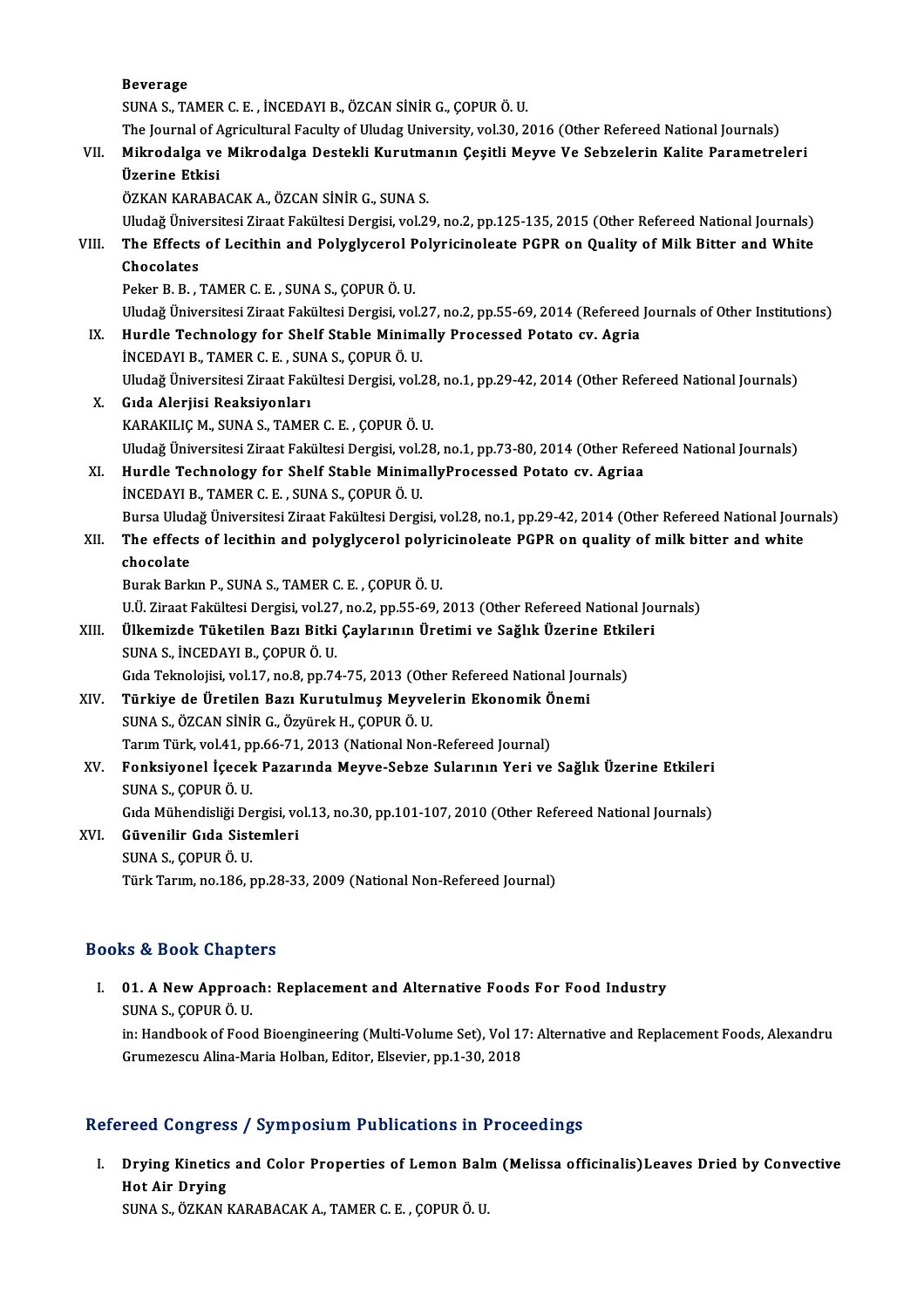XIIIth International Conference of Food Physicists, 23 - 25 October 2018<br>Companison of Different Extraction Methods for the Determinati II. Comparison of Different Extraction Methods for the Determination of Polyphenols<br>SUNA S. XIIIth In<br>Compai<br>SUNA S.<br>ICPEPS Comparison of Different Extraction Methods for the Determination of Polyphenols<br>SUNA S.<br>ICBFBS Amsterdam 2018: 20th International Conference on Biotechnology, Food and Beverage Sciences, 12 - 13<br>February 2019 SUNA S.<br>ICBFBS Amsterd<br>February 2018<br>Influance Of C ICBFBS Amsterdam 2018: 20th International Conference on Biotechnology, Food and Beverage Sciences, 12<br>February 2018<br>III. Influence Of Convective Hot Air Drying On Drying Kinetics And Some Quality Characteristics Of<br>Pumplin February 2018<br>Influence Of Co<br>Pumpkın Slıces<br>ÖZKAN KARARAC Influence Of Convective Hot Air Drying On Drying K<br>Pumpkin Slices<br>ÖZKAN KARABACAK A., TAMER C. E. , SUNA S., ÇOPUR Ö. U.<br>19th International Nutrition Diagnestics Conference 22, 2 Pumpkın Slices<br>ÖZKAN KARABACAK A., TAMER C. E. , SUNA S., ÇOPUR Ö. U.<br>18th International Nutrition Diagnostics Conference, 22 - 25 September 2018 ÖZKAN KARABACAK A., TAMER C. E. , SUNA S., ÇOPUR Ö. U.<br>18th International Nutrition Diagnostics Conference, 22 - 25 September 2018<br>IV. Determination of Physicochemical Properties,Bioaccessibility of Phenolics and Antioxida 18th International Nutrition Diagnostics Conference, 22<br>Determination of Physicochemical Properties,Bio<br>of Mineral Enriched Linden Herbal TeaBeverage<br>SUNA S. TAMER C.E., COBUR Ö.U. Determination of Physicochem<br>of Mineral Enriched Linden He<br>SUNA S., TAMER C. E. , ÇOPUR Ö. U.<br>ICBEBS Amstardam 2019, 20th Int of Mineral Enriched Linden Herbal TeaBeverage<br>30NA S., TAMER C. E. , ÇOPUR Ö. U.<br>ICBFBS Amsterdam 2018: 20th International Conference on Biotechnology, Food and Beverage Sciences, 12 - 13 February 2018 ICBFBS Amsterdam 2018: 20th International Conference on Biotechnology, Food and Bevera<br>February 2018<br>V. Meyve Sularında Püskürtmeli Kurutma (Sprey Kurutma) Yönteminin Uygulanması<br>SUNA S. Sobin K.C. COPUP Ö.U. February 2018<br><mark>Meyve Sularında Püskürtmeli</mark><br>SUNA S., Şahin K. G. , ÇOPUR Ö. U.<br>4. Uluslararesı Gıda Konsresi Tur Meyve Sularında Püskürtmeli Kurutma (Sprey Kurutma)<br>SUNA S., Şahin K. G. , ÇOPUR Ö. U.<br>4. Uluslararası Gıda Kongresi, Turkey, 28 - 29 September 2017<br>In Vive Elever Belesse Erem Feeds SUNA S., Şahin K. G. , ÇOPUR Ö. U.<br>4. Uluslararası Gıda Kongresi, Turkey, 28 - 29 Sep<br>VI. In Vivo Flavor Release From Foods<br>ÖZKAN KARABACAK A., ÖZCAN SİNİR G., SUNA S. 4. Uluslararası Gıda Kongresi, Turkey, 28 - 29 September 2017 In Vivo Flavor Release From Foods<br>ÖZKAN KARABACAK A., ÖZCAN SİNİR G., SUNA S.<br>15thWeurman Flavour Research Symposium, 18 - 22 September 2017<br>Determination of Total Phonolis Content and Antioxident Cana VII. Determination of Total Phenolic Content and Antioxidant Capacities of energy Reduced Erica 15thWeurman Flavour Research Symposium, 18 - 22 September 2017<br>Determination of Total Phenolic Content and Antioxidant Capacit<br>Arborea Herbal Tea Beverages Via an In-Vitro digestion Method<br>SUNA S. TAMER C. E. COPUR Ö. U SUNA S., TAMER C. E., ÇOPUR Ö. U.<br>5th International Conference on Food Digestion, 4 - 06 April 2017 Arborea Herbal Tea Beverages Via an In-Vitro digestion Method SUNA S., TAMER C. E. , ÇOPUR Ö. U.<br>5th International Conference on Food Digestion, 4 - 06 April 2017<br>VIII. Determination of Physicochemical Properties of Mineral Enriched Erica arborea Herbal Tea<br> 5th Interna<br>Determina<br>Beverage<br>SUNA S. T4 Determination of Physicochemical Properties of Mineral I<br>Beverage<br>SUNA S., TAMER C. E. , İNCEDAYI B., ÖZCAN SİNİR G., ÇOPUR Ö. U.<br>27th International Scientific Expert Congress of Agriculture and I Beverage<br>27th International Scientific-Expert Congress of Agriculture and Food Industry, 26 - 28 September 2016<br>27th International Scientific-Expert Congress of Agriculture and Food Industry, 26 - 28 September 2016 SUNA S., TAMER C. E. , İNCEDAYI B., ÖZCAN SİNİR G., ÇOPUR Ö. U.<br>27th International Scientific-Expert Congress of Agriculture and Food Industry, 26 - 28 September 2016<br>IX. Antioxidant Activity Total Phenolic Content And Phy 27th International Scientific-Exper<br>Antioxidant Activity Total Pher<br>Arborea Herbal Tea Beverage<br>ÖZCAN SİNİB C. SINA S. TAMER G Antioxidant Activity Total Phenolic Content And Physicoc.<br>Arborea Herbal Tea Beverage<br>ÖZCAN SİNİR G., SUNA S., TAMER C. E. , İNCEDAYI B., ÇOPUR Ö. U.<br>U International Conference en Food Chemistry & Technology, 14 Arborea Herbal Tea Beverage<br>ÖZCAN SİNİR G., SUNA S., TAMER C. E. , İNCEDAYI B., ÇOPUR Ö. U.<br>II International Conference on Food Chemistry & Technology, 14 - 16 November 2016<br>Evaluation of Physicochemical Proportics Bioacce ÖZCAN SİNİR G., SUNA S., TAMER C. E. , İNCEDAYI B., ÇOPUR Ö. U.<br>II International Conference on Food Chemistry & Technology, 14 - 16 November 2016<br>X. Evaluation of Physicochemical Properties Bioaccessibility of Phenolics an II International Conference on F<br>Evaluation of Physicochemica<br>Linden Herbal Tea Beverage<br>COPUP Ö UL TAMER C EL SUNA ÇOPURÖ.U. ,TAMERC.E. ,SUNAS.,ÖZCANSİNİRG., İNCEDAYIB. 17th International Nutrition & Diagnostics Conference, 9 - 12 October 2016 XI. Kombucha Tea and Its Health Promoting Effects TAMERC.E. ,SUNAS.,ÖZKANKARABACAKA.,ÇOPURÖ.U. ,TÜRKOLB. Kombucha Tea and Its Health Promoting Effects<br>TAMER C. E. , SUNA S., ÖZKAN KARABACAK A., ÇOPUR Ö. U. , TÜRKOL B.<br>16th International Nutrition & Diagnostics Conference, PRAG, Czech Republic, 3 - 06 October 2016<br>A Study on T TAMER C. E. , SUNA S., ÖZKAN KARABACAK A., ÇOPUR Ö. U. , TÜRKOL B.<br>16th International Nutrition & Diagnostics Conference, PRAG, Czech Republic, 3 - 06 October<br>XII. A Study on The Production of Apricot Nectar Fortified With XII. A Study on The Production of Apricot Nectar Fortified With Green Coffee Extract COPUR Ö. U., TAMER C. E., ÖZKAN KARABACAK A., SUNA S. A Study on The Production of Apricot Nectar Fortified With Green Coffee Extract<br>COPUR Ö. U. , TAMER C. E. , ÖZKAN KARABACAK A., SUNA S.<br>17th International Nutrition & Diagnostics Conference, PRAG, Czech Republic, 9 - 12 Oc XIII. Kombucha Tea and Its Health Promoting Effects 17th International Nutrition & Diagnostics Conference, PRAG, Czech Rep<br>Kombucha Tea and Its Health Promoting Effects<br>TAMER C. E. , SUNA S., ÖZKAN KARABACAK A., ÇOPUR Ö. U. , TÜRKOL B.<br>17th International Nutrition & Diagnos 17th International Nutrition & Diagnostics Conference, PRAG, Czech Republic, 3 - 06 October 2016<br>Fortification of Lemonade with Several Herb Extracts TAMER C. E. , SUNA S., ÖZKAN KARABACAK A., ÇOPUR Ö. U. , TÜRKOL B.<br>17th International Nutrition & Diagnostics Conference, PRAG, Czech Rej<br>XIV. Fortification of Lemonade with Several Herb Extracts TAMERC.E. ,YEKELERF.Z. ,ÇOPURÖ.U. , İNCEDAYIB.,SUNAS. Fortification of Lemonade with Several Herb Extracts<br>TAMER C. E. , YEKELER F. Z. , ÇOPUR Ö. U. , İNCEDAYI B., SUNA S.<br>17th International Nutrition & Diagnostics Conference, PRAG, 3 - 06 October 2016<br>Fortification of Lomona TAMER C. E., YEKELER F. Z., ÇOPUR Ö. U., İNCEDAYI B., SUNA<br>17th International Nutrition & Diagnostics Conference, PRAG,<br>XV. Fortification of Lemonade with Several Herb Extracts<br>TAMER C. E., YEVELER E. Z., COPUR Ö. U., İNCE 17th International Nutrition & Diagnostics Conference, PRAG, 3 -<br>Fortification of Lemonade with Several Herb Extracts<br>TAMER C. E. , YEKELER F. Z. , ÇOPUR Ö. U. , İNCEDAYI B., SUNA S.<br>16th International Nutrition Diagnostic Fortification of Lemonade with Several Herb Extracts<br>TAMER C. E., YEKELER F. Z., ÇOPUR Ö. U., İNCEDAYI B., SUNA S.<br>16th International Nutrition Diagnostics Conference, 3 - 06 October 2016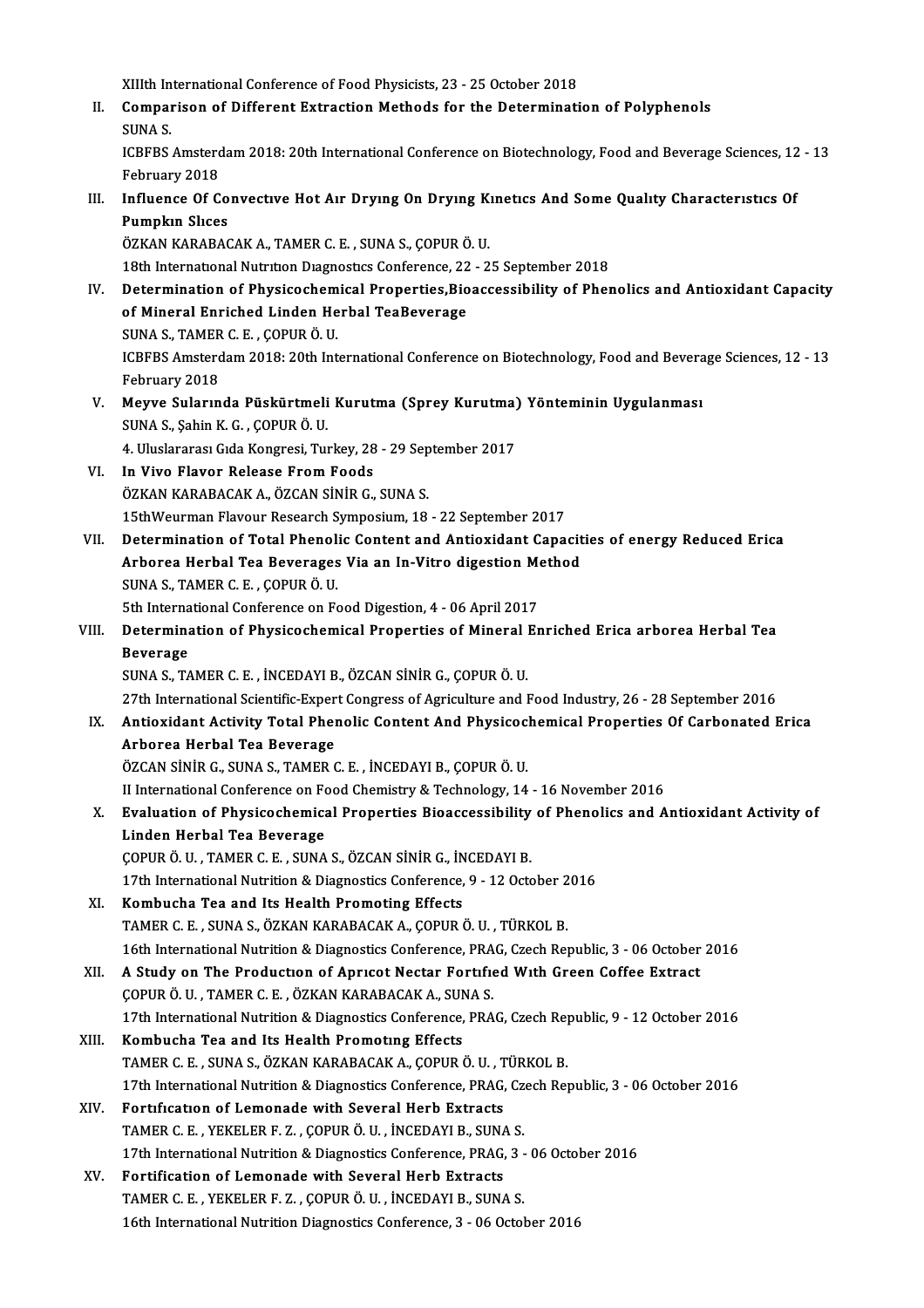|         | Evaluation of Physicochemical Properties Bioaccessibility of Phenolics and Antioxidant Activity of                                        |
|---------|-------------------------------------------------------------------------------------------------------------------------------------------|
| XVI.    | Linden Herbal Tea Beverage                                                                                                                |
|         | ÇOPUR Ö. U., TAMER C. E., SUNA S., ÖZCAN SİNİR G., İNCEDAYI B.                                                                            |
|         | 17th International Nutrition & Diagnostics Conference, PRAG, Czech Republic, 3 - 06 October 2016                                          |
| XVII.   | A Study on the Production of Apricot Nectar Enriched with Green Coffee Extract                                                            |
|         | ÇOPUR Ö. U., TAMER C. E., ÖZKAN KARABACAK A., SUNA S.                                                                                     |
|         | 16th International Nutrition & Diagnostics Conference, Prag, Czech Republic, 3 - 06 October 2016                                          |
| XVIII.  | Application of Cold Plasma Technology in Food Industry                                                                                    |
|         | ULU Ș., SUNA S., ÇOPUR Ö. U.                                                                                                              |
|         | 27th International Scientific-Expert Congress of Agriculture and Food Industry, Bursa, Turkey, 26 - 28 September                          |
|         | 2016                                                                                                                                      |
| XIX.    | Recovery of B Carotene from Plant By Products by Using Different Extraction Methods                                                       |
|         | DURMUŞ F., SUNA S., ÇOPUR Ö. U.                                                                                                           |
|         | 27th International Scientific-Expert Congress of Agriculture and Food Industry, Bursa, Turkey, 26 - 28 September                          |
|         | 2016                                                                                                                                      |
| XX.     | Hurdle Technology for Shelf Stable Minimally Processed Potato cv Agria                                                                    |
|         | INCEDAYI B., TAMER C. E., SUNA S., ÇOPUR Ö. U.                                                                                            |
| XXI.    | 18th World Congress of Food Science & Technology, 21 - 25 August 2016<br>Yüksek Fruktozlu Mısır Şurubu Tüketiminin Obezite Üzerine Etkisi |
|         | ÖZCAN SİNİR G., SUNA S., ÇOPUR Ö. U.                                                                                                      |
|         | Ulusal Çocuk, Ergen ve Yetişkin Obezitesi Kongresi, Turkey, 7 - 10 April 2016                                                             |
| XXII.   | Vakum Altında Kurutmanın Dilimlenmiş Ayvanın Renk ve C Vitamini İçeriğine Etkisi                                                          |
|         | ÖZCAN SİNİR G., SUNA S., TAMER C. E., ÇOPUR Ö. U.                                                                                         |
|         | Pamukkale Gida Sempozyumu III, Turkey, 13 May 2015                                                                                        |
| XXIII.  | ISIL OLMAYAN YENİ TEKNİKLERİN BALIN KALİTE FAKTÖRLERİÜZERİNE ETKİLERİ                                                                     |
|         | ÖZKAN KARABACAK A., ÖZCAN SİNİR G., SUNA S.                                                                                               |
|         | 1st International Congress on Safety and Authenticity of Bee Products, 21 - 22 May 2015                                                   |
| XXIV    | Ballarda Uçucu Bileşen Profiline Dayalı Coğrafi Orijin Tespiti                                                                            |
|         | ÖZCAN SİNİR G. SUNA S. ÖZKAN KARABACAK A.                                                                                                 |
|         | 1st International Congress on Safety and Authenticity of Bee Products, 21 - 22 May 2015                                                   |
| XXV.    | Isıl olmayan yeni tekniklerin balın kalite faktörleri üzerine etkileri                                                                    |
|         | ÖZKAN KARABACAK A., ÖZCAN SİNİR G., SUNA S.                                                                                               |
|         | Uluslararası Gıda Güvenliği ve Otantisite Kongresi-Kovandan Sofraya, İstanbul, Turkey, 21 - 22 May 2015                                   |
| XXVI.   | VAKUM ALTINDA KURUTMANIN DİLİMLENMİŞ AYVANIN RENK VE C VİTAMİNİ İÇERİĞİNE ETKİSİ                                                          |
|         | ÖZCAN SİNİR G., SUNA S., TAMER C. E., ÇOPUR Ö. U.<br>Pamukkale Gida Sempozyumu III, Turkey, 13 - 15 May 2015                              |
| XXVII.  | ORTA NEMLİ GIDALARIN GIDA SANAYİNDEKİ YERİ                                                                                                |
|         | ÖZCAN SİNİR G., SUNA S., TAMER C. E.                                                                                                      |
|         | Pamukkale Gida Sempozyumu III, Turkey, 13 - 15 May 2015                                                                                   |
| XXVIII. | MIKRODALGA İLE KURUTMANIN ÇEŞİTLI MEYVE VE SEBZELERİN KALITE PARAMETRELERİ ÜZERİNE                                                        |
|         | <b>ETKİSİ</b>                                                                                                                             |
|         | Özkan Karabacak A., Özcan Sinir G., Suna S.                                                                                               |
|         | Pamukkale Gıda Sempozyumu III, Denizli, Turkey, 13 - 15 May 2015                                                                          |
| XXIX.   | Orta Nemli Gıdaların Gıda Sanayindeki Yeri                                                                                                |
|         | ÖZCAN SİNİR G., SUNA S., TAMER C. E.                                                                                                      |
|         | Pamukkale Gida Sempozyumu III, Turkey, 13 - 15 May 2015                                                                                   |
| XXX.    | Mikrodalga ile kurutmanın çeşitli meyve ve sebzelerin kalite parametreleri üzerine etkisi                                                 |
|         | ÖZKAN KARABACAK A., ÖZCAN SİNİR G., SUNA S.                                                                                               |
|         | Pamukkale Gıda Sempozyumu III, Denizli, Turkey, 13 - 15 May 2015                                                                          |
| XXXI.   | Nano-spray drying applications in food industry                                                                                           |
|         | SUNA S., ÖZCAN SİNİR G., ÇOPUR Ö. U.                                                                                                      |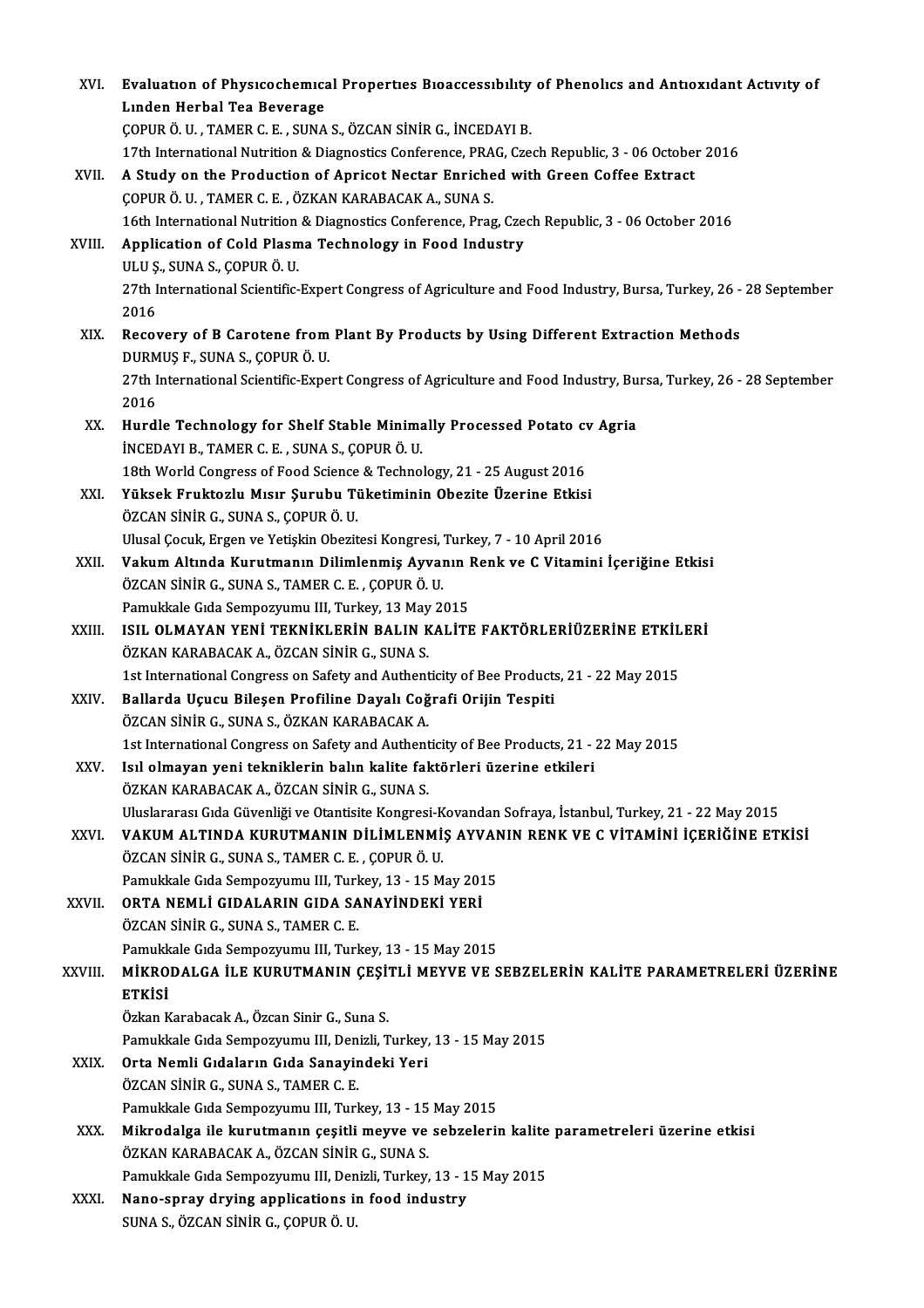|              | XIth International Conference of Food Physicists, 10 - 12 June 2014                                                                                                           |
|--------------|-------------------------------------------------------------------------------------------------------------------------------------------------------------------------------|
| XXXII.       | <b>Practices of Food Enrichment</b>                                                                                                                                           |
|              | SUNA S., TAMER C. E., ÇOPUR Ö. U.                                                                                                                                             |
|              | Bursa 3rd International Food Congress, 26 - 27 September 2014                                                                                                                 |
| XXXIII.      | Akıllı Ambalajlama Teknolojisi ve İzlenebilirlik                                                                                                                              |
|              | SUNA S., TAMER C. E., ÇOPUR Ö. U.                                                                                                                                             |
|              | Bursa 3rd International Food Congress, 26 - 27 September 2014                                                                                                                 |
| XXXIV.       | <b>Practises of Food Enrichment</b>                                                                                                                                           |
|              | SUNA S., TAMER C. E., COPUR Ö. U.                                                                                                                                             |
|              | Bursa 3. Uluslararası Gıda Kongresi, 26 September 2014                                                                                                                        |
| <b>XXXV</b>  | Turunçgillerde Hasat Sonrası Meydana Gelen Bozulmalar                                                                                                                         |
|              | ÖZCAN SİNİR G., SUNA S., İNCEDAYI B.                                                                                                                                          |
| <b>XXXVI</b> | VI. Bahçe Ürünlerinde Muhafaza ve Pazarlama Sempozyumu 22-25 Eylül, Turkey, 22 - 25 September 2014<br>Use of Supercritical CO2 in Food Industry                               |
|              | INCEDAYI B., SUNA S., COPUR Ö. U.                                                                                                                                             |
|              | XI International Conference on Food Physicists, 10 - 12 June 2014, vol 46, pp.126-130                                                                                         |
| XXXVII.      | Rapid Monitoring of Volatile Organic Compounds: Selected Ion Flow Tube: Mass Spectrofotometry                                                                                 |
|              | (SIFT-MS)                                                                                                                                                                     |
|              | ÖZCAN SİNİR G., SUNA S., TAMER C. E.                                                                                                                                          |
|              | XITH INTERNATIONAL CONFERENCE OF FOOD PHYSICISTS FOOD PHYSICS AND INNOVATIVE TECHNOLOGIES, 10                                                                                 |
|              | <b>June 2014</b>                                                                                                                                                              |
| XXXVIII.     | Doğal bitki ekstraktlarından bitki çayı içeceği üretimi üzerine bir araştırma                                                                                                 |
|              | ÇOPUR Ö. U., TAMER C. E., İNCEDAYI B., SUNA S., ÖZCAN SİNİR G.                                                                                                                |
|              | Uludağ Üniversitesi Bilgilendirme ve Ar-Ge Günleri, Bursa, Turkey, 12 - 14 November 2013                                                                                      |
| <b>XXXIX</b> | Ihlamur (Tiia argentea) Ekstraktı ile içime hazır ıhlamur çayı içeceğinin Farklı Tüketim Koşullrına                                                                           |
|              | Bağlı Olası Genotoksik / Antigenotoksik Etkilerinin in-vivo Araştırılması                                                                                                     |
|              | ÇOPUR Ö. U. , SÖNMEZ G., ÇİNKILIÇ N., TAMER C. E. , İNCEDAYI B., VATAN Ö., SUNA S., ÖZCAN SİNİR G., öztürkoğlu                                                                |
|              | s, turaçözen ö.                                                                                                                                                               |
|              | Uludağ Üniversitesi Bilgilendirme ve ARGE günleri, Turkey, 12 - 14 November 2013                                                                                              |
| XL.          | Ihlamur Tilia argentea ekstraktı ile içime hazır ıhlamur çayı içeceğinin farklı tüketim koşullarına                                                                           |
|              | bağlı olası genotoksik antigenotoksik etkilerinin in vivo araştırılması<br>ÇOPUR Ö. U. , TAMER C. E. , İNCEDAYI B., SUNA S., ÖZCAN SİNİR G., İNAN ÖZTÜRKOĞLU S., TURAÇÖZEN Ö. |
|              | Uludağ Üniversitesi III. Bilgilendirme ve Ar-Ge Günleri, Bursa, Turkey, 12 - 14 November 2013                                                                                 |
| XLI.         | Characteristics of Pekmez (Grape Molasses) Traditionally Processed in Bursa, Turkey                                                                                           |
|              | TURKBEN C., UYLASER V., SUNA S., Yildiz G.                                                                                                                                    |
|              | The 2nd International Symposium on Traditional Foods From Adriatic to Caucasus, 24 - 26 October 2013                                                                          |
| XLII.        | A Traditional Taste; "Grape Juice (Şıra)"                                                                                                                                     |
|              | SUNA S., İNCEDAYI B., ÇOPUR Ö. U.                                                                                                                                             |
|              | 2nd International Symposium on Traditional Foods from Adriatic to Caucasus, 24 - 26 October 2013, pp.439                                                                      |
| XLIII.       | Determination of Antioxidant Activity and Total Phenolics of Erica Arborea Herbal Tea Beverage                                                                                |
|              | SUNA S., İNCEDAYI B., TAMER C. E., ÖZCAN SİNİR G., ÇOPUR Ö. U.                                                                                                                |
|              | ICFSN 2013 - International Conference on Food Science and Nutrition, 7 - 09 July 2013                                                                                         |
| XLIV.        | Effects of High Fructose Corn Syrup (HFCS) on Health                                                                                                                          |
|              | ÖZCAN SİNİR G., TAMER C. E. , İNCEDAYI B., SUNA S., ÇOPUR Ö. U.                                                                                                               |
|              | ICFSN 2013 - International Conference on Food Science and Nutrition, 7 - 09 July 2013, vol.1015                                                                               |
| XLV.         | Yüksek Fruktozlu Mısır Şurubu Tüketiminin Obezite ve Pankreas Kanseri Oluşumuna Etkisinin                                                                                     |
|              | Araştırılması                                                                                                                                                                 |
|              | ÇOPUR Ö. U. , ERCAN İ., SÖNMEZ G., UYLAŞER V., TAMER C. E. , KAYA E., İNCEDAYI B., SUNA S., ÖZCAN SİNİR G.,<br>İNAN ÖZTÜRKOĞLU S.                                             |
|              | Uludağ Üniversitesi II. Bilgilendirme ve Ar-Ge Günleri, Bursa, Turkey, 13 - 15 November 2012                                                                                  |
| VI VI        | <b>Pal Ünetim Processinde HACCD Hygulamosi</b>                                                                                                                                |

XLVI. Bal Üretim Prosesinde HACCP Uygulaması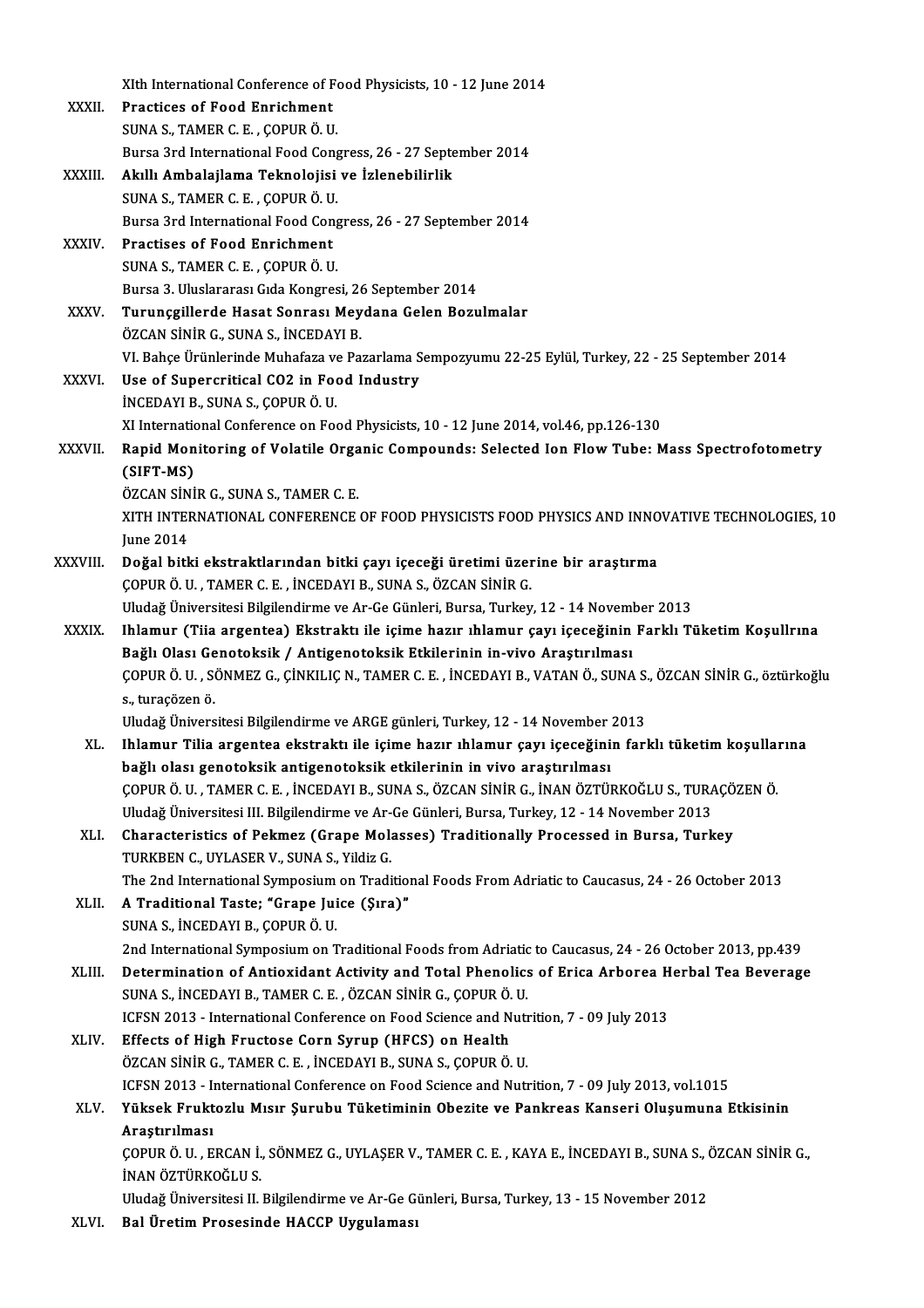|         | SUNA S., ÖZCAN SİNİR G., Anlar D.                                                                                                                             |
|---------|---------------------------------------------------------------------------------------------------------------------------------------------------------------|
|         | 3. Uluslararası Muğla Arıcılık ve Çam Balı Kongresi, Turkey, 1 - 04 November 2012, pp.401-411                                                                 |
| XLVII.  | Balın Bileşimi ve İnsan Sağlığı Üzerine Etkisi                                                                                                                |
|         | ÖZCAN SİNİR G., SUNA S.                                                                                                                                       |
|         | 3. Uluslararası Muğla Arıcılık ve Çam Balı Kongresi, Turkey, 1 - 04 November 2012                                                                             |
| XLVIII. | Health Effects of some Herbs Consumed as Tea                                                                                                                  |
|         | SUNA S., İNCEDAYI B., ÇOPUR Ö. U.                                                                                                                             |
|         | BIT'xxs 1st Annual World Congress of SQ Foods, Shenzhen, China, 1 - 03 November 2012                                                                          |
| XLIX.   | Geleneksel Bir Lezzet: Lohusa Şerbeti                                                                                                                         |
|         | SUNA S., ÖZCAN SİNİR G., Yekeler F. Z.                                                                                                                        |
|         | III. Geleneksel Gıdalar Sempozyumu, Turkey, 10 - 12 May 2012                                                                                                  |
| L.      | <b>Sugar Free Sweeteners: Sugar Alcohols</b>                                                                                                                  |
|         | ÖZCAN SİNİR G., TAMER C. E., SUNA S.                                                                                                                          |
|         | TUBITAK-MAM 4th International Congress on Food and Nutrition, 12 - 14 October 2011                                                                            |
| LI.     | Effects of different drying processes and pretreatments ofn quality properties and nutrients of                                                               |
|         | Lentinus edodes (Shiitake) mushroom                                                                                                                           |
|         | SUNA S., OZTURK A., TAMER C. E., COPUR Ö. U.                                                                                                                  |
|         | EURO Food Chem XVI, 6 - 08 July 2011                                                                                                                          |
| LII.    | Bursa'da Gıda Sektörü ve Gıda Güvenliği                                                                                                                       |
|         | TAMER C. E., SUNA S., ÇOPUR Ö. U.                                                                                                                             |
|         | TMMOB Bursa 3. Kent Sempozyumu, Turkey, 29 - 30 April 2011                                                                                                    |
| LIII.   | Effects Of Modified Atmosphere Packaging On Quality Of Minimally Processed Cauliflower                                                                        |
|         | TAMER C. E., İNCEDAYI B., PARSEKER YÖNEL S., SUNA S., ÇOPUR Ö. U.                                                                                             |
|         | Toplu Beslenme Sistemleri Sempozyumu, Cyprus (Kktc), 3 - 06 June 2010<br>Effects Of Different Applications On Quality Of Minimally Processed Fresh Cut Carrot |
| LIV.    | INCEDAYI B., TAMER C. E., PARSEKER YÖNEL S., SUNA S., ÇOPUR Ö. U.                                                                                             |
|         | Toplu Beslenme Sistemleri Sempozyumu, Cyprus (Kktc), 3 - 06 June 2010                                                                                         |
| LV.     | Farklı yörelerden temin edilen kestanelerin kestane şekeri üretimine uygunluğunun belirlenmesi                                                                |
|         | TAMER C. E., İNCEDAYI B., SUNA S., ÇOPUR Ö. U.                                                                                                                |
|         | 1st International Symposium on "Traditional Foods From Adriatic to Caucasus", Turkey, 15 - 17 April 2010                                                      |
| LVI.    | Gıda Güvenliği ve Denetim Sistemi                                                                                                                             |
|         | ÇOPUR Ö. U., SUNA S., A Ş.                                                                                                                                    |
|         | Ziraat Mühendisliği VII. Teknik Kongresi, Ankara, Turkey, 11 - 15 January 2010, pp.1127-1137                                                                  |
| LVII.   | Fresh-Cut (Minimal İşlenmiş) Marul Prosesinde HACCP Sisteminin Uygulanması                                                                                    |
|         | INCEDAYI B., PARSEKER YÖNEL S., SUNA S.                                                                                                                       |
|         | Bahçe Ürünlerinde IV. Muhafaza ve Pazarlama Sempozyumu, Turkey, 8 - 11 October 2008, pp.406-414                                                               |
| LVIII.  | Sebzelerin Radyasyonla Muhafazası                                                                                                                             |
|         | ÖZTÜRK A., TAMER C. E., SUNA S., ÇOPUR Ö. U.                                                                                                                  |
|         | 7. Sebze Tarımı Sempozyumu, Yalova, Turkey, 26 - 29 August 2008                                                                                               |
| LIX.    | Küresel Bir Sorun: Beslenme                                                                                                                                   |
|         | SUNA S., PARSEKER YÖNEL S., İNCEDAYI B.                                                                                                                       |
|         | VIII. Ulusal Tarım Ekonomisi Kongresi, Turkey, 25 - 27 June 2008, vol.392                                                                                     |
| LX.     | Gıda Sanayinde Uygulanan Kalite Yönetim Sistemleri                                                                                                            |
|         | PARSEKER YÖNEL S., İNCEDAYI B., SUNA S.                                                                                                                       |
|         | VIII. Ulusal Tarım Ekonomisi Kongresi, Turkey, 25 - 27 June 2008, vol.437                                                                                     |
| LXI.    | Trabzon Hurmasının Bileşimi ve Besleyici Değeri<br>Parseker S., Uylaser V., SUNA S.                                                                           |
|         | Türkiye 10. Gıda Kongresi, Turkey, 21 - 23 May 2008                                                                                                           |
|         |                                                                                                                                                               |